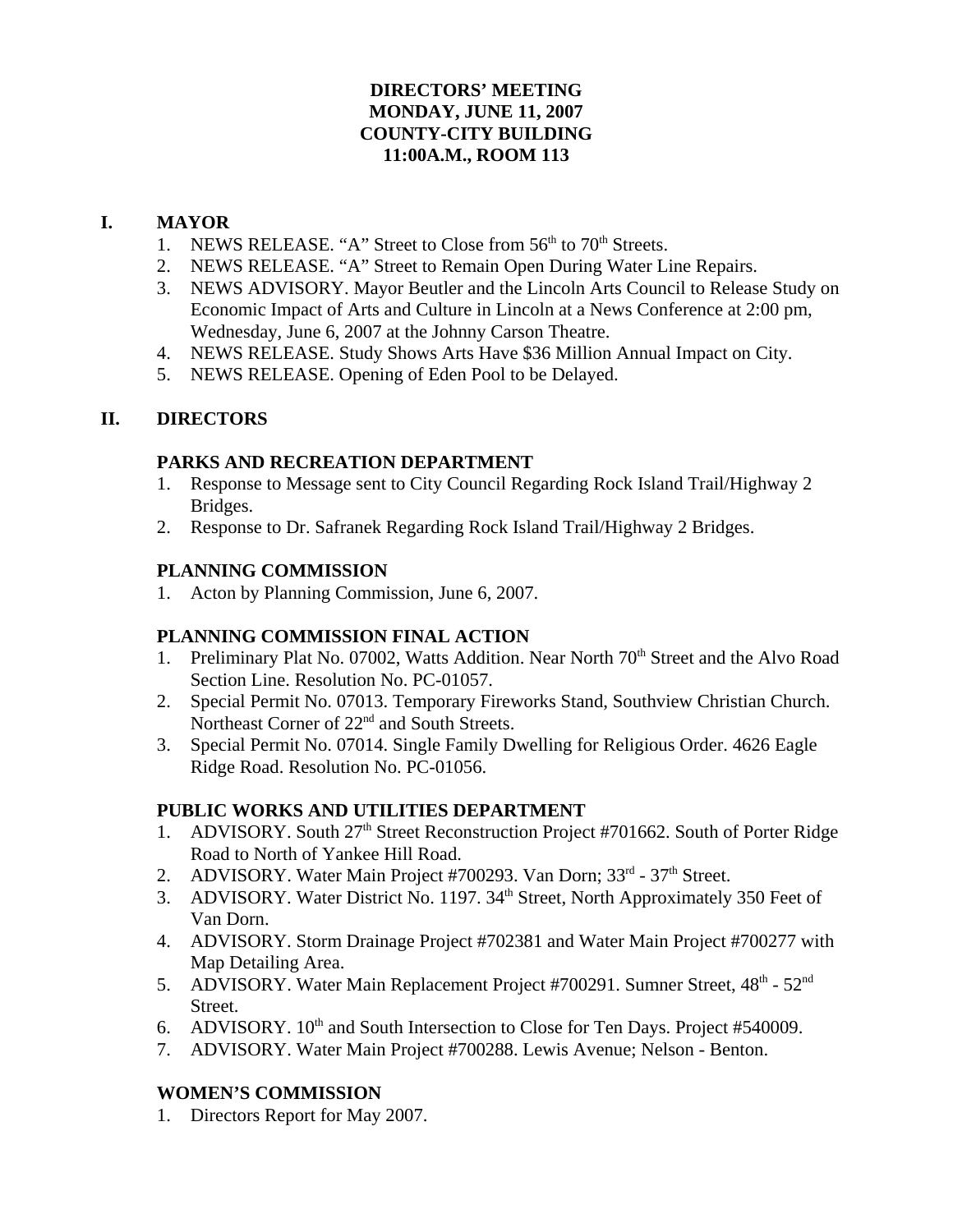## **III. CITY CLERK**

## **IV. COUNCIL REQUESTS/CORRESPONDENCE**

## **JON CAMP**

1. Correspondence from Bob Milligan Regarding Pet Boarding Facilities Within City Limits. (Council Members Received Copy Before Council Meeting on 06/04/07)

### **DOUG EMERY**

- 1. Request to Karl Fredrickson, Public Works & Utilities Director RE: Stop Signs Eastridge Elementary School (Emery RFI#1 - 05/21/07)
- 2. Request to Health Department/Planning Department, Mike Merwick, Building  $\&$ Safety Director - RE: Zoning and prohibiting dumping of waste (Emery RFI#2 - 05/31/07) **(SEE RESPONSE FROM RICHARD SLAMA, ENVIRONMENTAL HEALTH SPECIALIST) (\*SEE RESPONSE FROM MICHAEL MERWICK, BUILDING AND SAFETY DEPARTMENT) (\*Received 06/06/07)**

## **JOHN SPATZ**

- 1. Request to Public Works & Utilities/Building & Safety/Health Department-RE: Maintenance of Lot (Spatz RFI#1 - 05/24/07) **SEE RESPONSES FROM:**
	- **1) LINCOLN-LANCASTER COUNTY HEALTH DEPARTMENT;**
	- **2) LANCASTER COUNTY WEED CONTROL AUTHORITY;**
	- **3) BUILDING AND SAFETY DEPARTMENT;**
	- **4) ANNETTE MCROY RFI#178;**
	- **5) MCROY LETTER TO BUILDING AND SAFETY AND PUBLIC WORKS; AND**
	- **6) LETTER FROM STEVE CHAMPOUX TO MCROY.**
	- **7)\*MEMORANDUM FROM KARL FREDRICKSON, DIRECTOR OF PUBLIC WORKS (06/01/07) (\*Received 06/01/07)**
- 1. Request to Lynn Johnson, Parks & Recreation Director, RE: Highlands (Spatz RFI#2 - 05/24/07) **SEE RESPONSE FROM JIM PORTIS, NW DISTRICT SUPERVISOR. RESPONSE TO COUNCILMAN SPATZ FROM LYNN JOHNSON, PARKS AND RECREATION DIRECTOR.**

## **V. MISCELLANEOUS**

- 1. Email from Shannon McGovern. Motorsports Task Force Report on line.
- 2. Email from Shannon McGovern. City County Budget.
- 3. Email from Thomas Safranek, M.D. Rock Island Trail and Highway 2 Bridges.
- 4. Email from Shannon McGovern. Experienced Managers for Proposed Drag Strip.
- 5. Media Release from Community Health Endowment of Lincoln (CHE). Lincoln's Health Challenge a Success.
- 6. Email from Shannon McGovern. Marvin Krout email to Mike DeKalb on Discussion with WIR Drag Racing Facility Owner in Wichita, KS.

W:\FILES\CITYCOUN\WP\da061107.wpd/mmm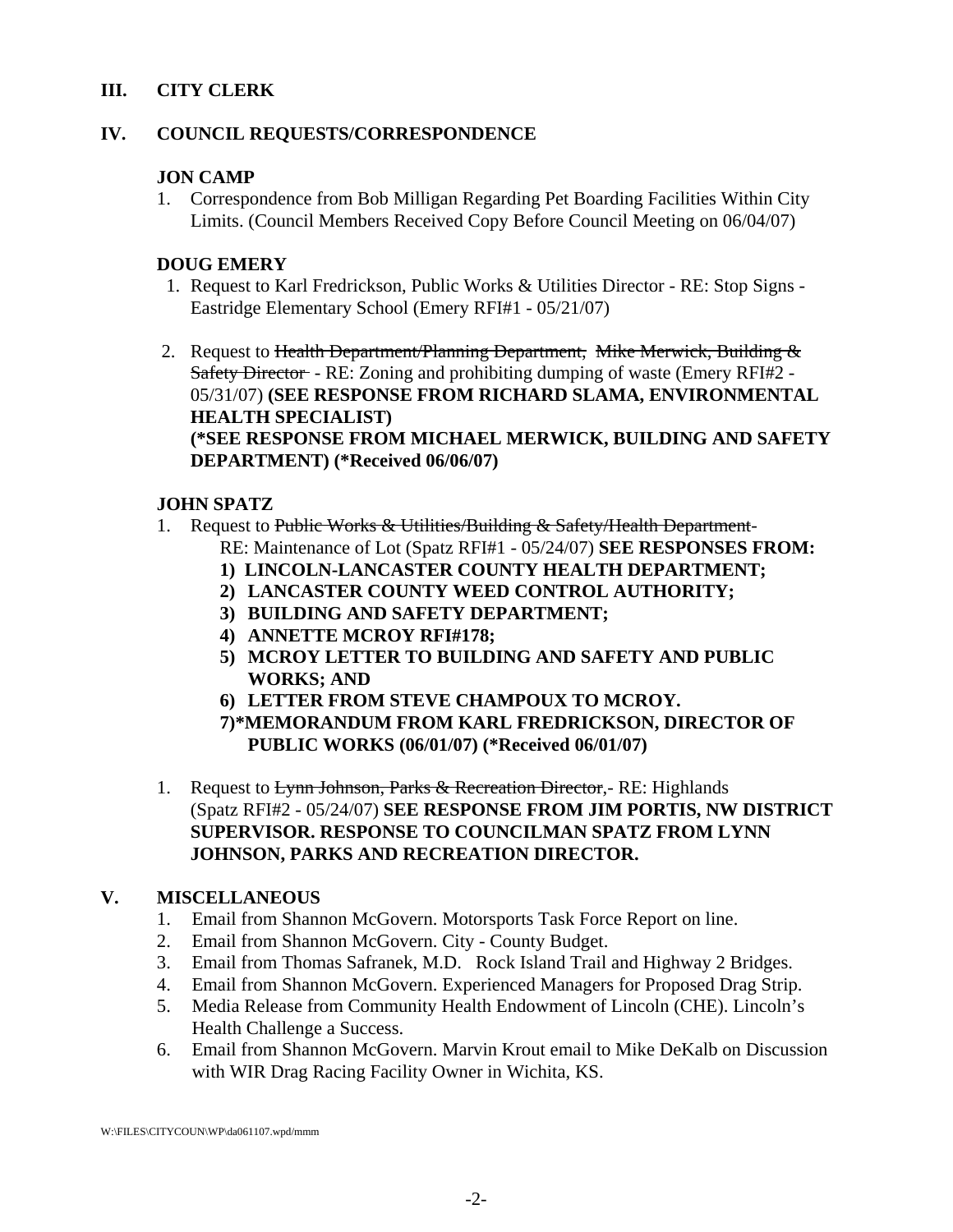### **DIRECTORS' MEETING MINUTES MONDAY, JUNE 11, 2007 11:00 A.M. COUNTY/CITY BUILDING CONFERENCE ROOM 113**

**Council Members Present:** Dan Marvin, Chair; Robin Eschliman, Vice-Chair; Jon Camp**,** Jonathan Cook, Doug Emery, John Spatz, Ken Svoboda.

**Others Present:** Mayor Chris Beutler, Rick Hoppe, Trish Owen, Ann Harrell, Mark Bowen, Lin Quenzer, Darl Naumann, Mayor's Office; City Clerk Joan Ross; Dana Roper, City Attorney; Directors and Department Heads; Tammy Grammer, City Council Staff; and Zach Pluhacek, Lincoln Journal Star Representative.

Meeting convened at 11:05 a.m.

Location Announcement of the Nebraska Open Meetings Act: A Copy of the Nebraska Open Meetings Act is Located on the Wall at the Rear of this Room.

### **I. MAYOR -**

Mayor Chris Beutler stated as you all are aware they have been progressing on the budget and are now to the point that they're putting togther the budget for publication. They do want to reemphasize as they indicated to them earlier individually they would like to have continuing rounds of discussions with them on the budget during this period when it's being prepared for publication and then the actually presentation. So, they will be getting in touch with them again, they will get them some additional material and hopefully a little in advance this time. Hopefully, they can iron some more things out even before they get to the actually budget hearing. So, he just wanted to let them know that invitation would be forthcoming.

As you know they had a fire this was fortunate one in the sense that nobody was hurt, he's referring to the Zion Presbyterian Church. A very unique piece of history relating to our Russian German population was destroyed and he thought they might want a report on it. Mayor Beutler called on Fire Chief Dan Wright and Mike Merwick, Building & Safety Director.

Fire Chief Dan Wright stated he will give an update on operation of the circumstance of fire. Early Saturday morning around 5:00 a.m., ultimately after about 20 minutes of trying to fight the basement fire because of the spread of the fire and the intensity of the fire they were not able to get it under control and being too dangerous for our firefighters they had to go to a defensive operation. They had to pull the people out of the structure and unfortunately the church is a total loss. They believe the fire started in the basement of the kitchen area. It was equivalent to about a three alarm fire for them, they were there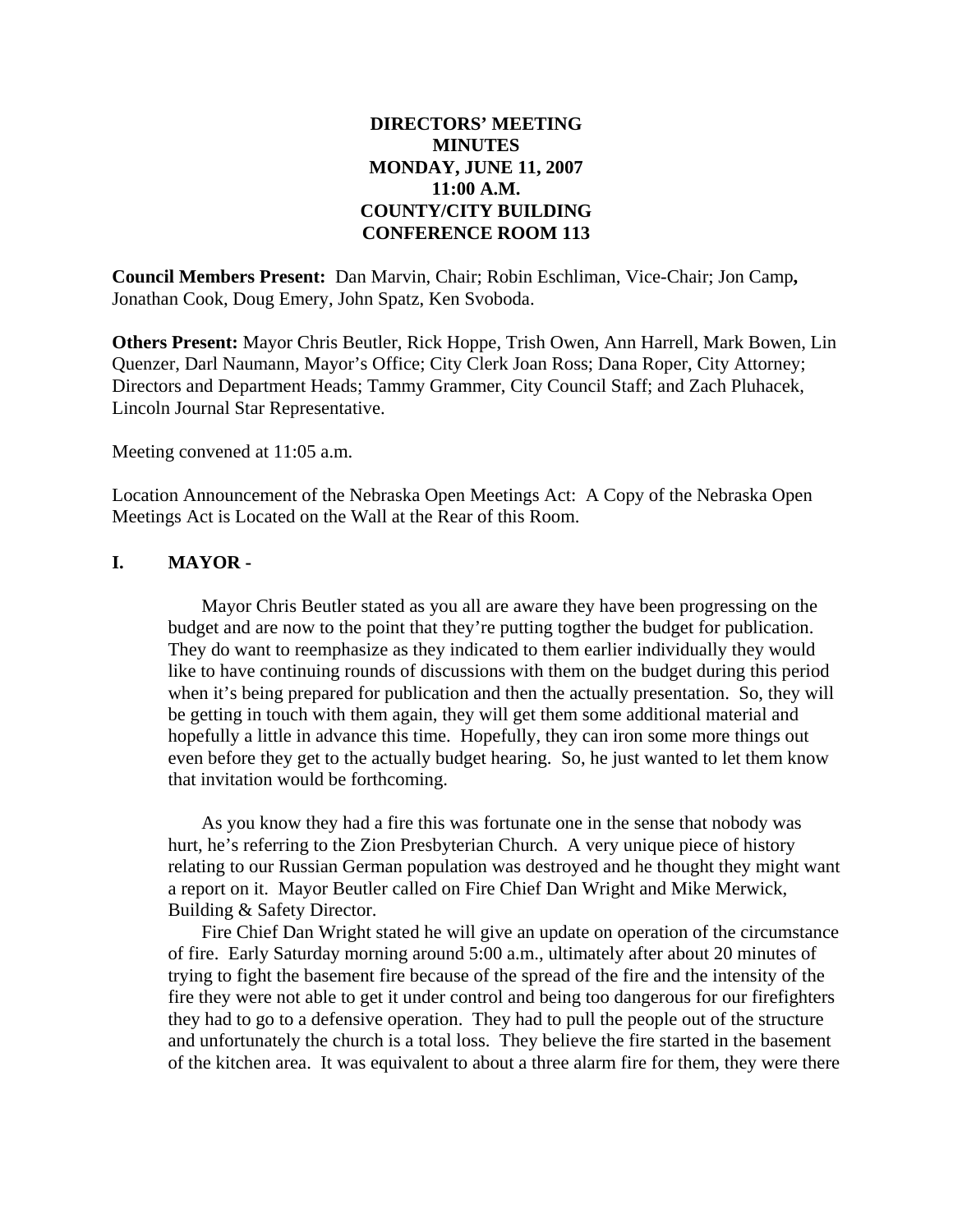until about 8:00 or 9:00 a.m, it's a significant fire from an operational stand point but the investigation is on going with the ATF because it was a church fire. Mike Merwick reported they will probably have a cause for the fire this afternoon, they're wrapping up some lose ends. The ATF is here because they go to every church fire in the United States for a variety of reasons most of the time they are looking for any crime, there is no crime involved in it that they have seen so far but should have the cause of the fire later this afternoon. This morning they have already been in contact with several members of the church board about rebuilding at the site. They are involved in some meetings, they're going to have some more meetings with them, they are meeting internally right now to discuss potential problems that there might be with rebuilding. They're hoping to work all those out but the church is interested in rebuilding at the site, so hopefully in the next few days they will work with the church board and develop a plan of action so they can get back in business as soon as possible.

June Pederson (Aging Director) stated on Saturday the agency will sponsor its  $13<sup>th</sup>$ Annual LifeLong Living Festival at Abbott Sports Complex from 8:30 a.m. to 3:00 p.m. For the two new Council members who may have not attended in the past, they estimate the crowd will be over 2,000 it was the last two years. They have over a 100 vendors who will come and sit up booths including many of the City staff, they'll have the Ombudsman, City Libraries, Fire Department, etc. They've done a lot of advertising, lots of entertainment, the event is designed to be an information opportunity to market the products and the growth of the agency. It is free to the public and they even are providing City bus service through StarTran from Westfield.

- 1. NEWS RELEASE RE: "A" Street to Close from  $56<sup>th</sup>$  to  $70<sup>th</sup>$  Streets. NO **COMMENTS**
- 2. NEWS RELEASE RE: "A" Street to Remain Open During Water Line Repairs. NO COMMENTS
- 3. NEWS ADVISORY RE: Mayor Beutler and the Lincoln Arts Council to Release Study on Economic Impact of Arts and Culture in Lincoln at a News Conference at 2:00 pm, Wednesday, 06/06/07 at the Johnny Carson Theatre. — NO COMMENTS
- 4. NEWS RELEASE RE: Study Shows Arts Have \$36 Million Annual Impact on City. — NO COMMENTS
- 5. NEWS RELEASE RE: Opening of Eden Pool to be Delayed. NO COMMENTS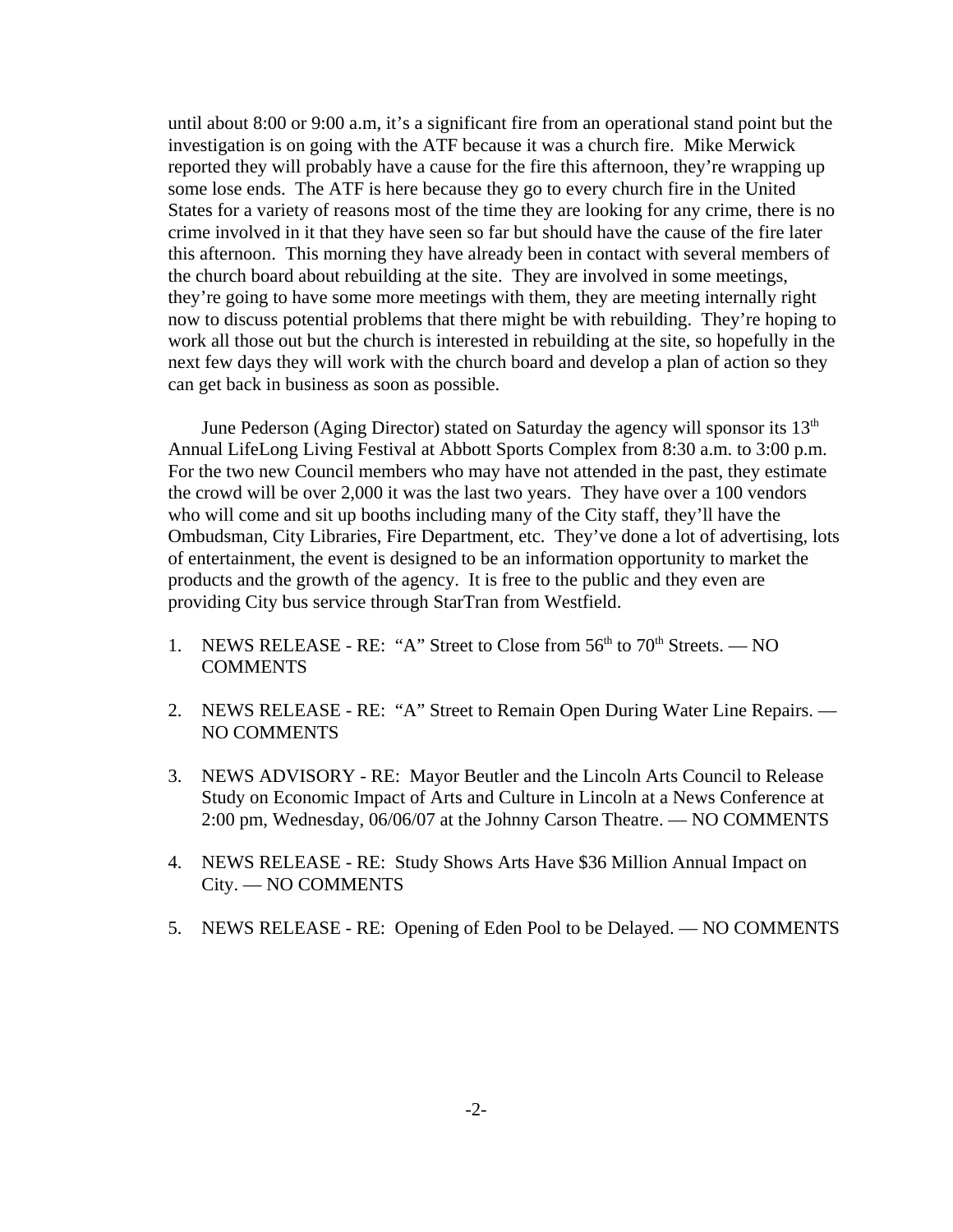### **II. DIRECTORS -**

### **PARKS & RECREATION**

- 1. Response to Message sent to City Council RE: Rock Island Trail/Highway 2 Bridges. — NO COMMENTS
- 2. Response to Dr. Safranek RE: Rock Island Trail/Highway 2 Bridges. NO COMMENTS

### **PLANNING COMMISSION**

1. Acton by Planning Commission, June 6, 2007. — NO COMMENTS

### **PLANNING COMMISSION FINAL ACTION** .....

- 1. Preliminary Plat #07002-Watts Addition (Near North 70<sup>th</sup> Street and the Alvo Road Section Line) Resolution No. PC-01057. — NO COMMENTS
- 2. Special Permit #07013 (Temporary Fireworks Stand-Southview Christian Church-Northeast corner of  $22<sup>nd</sup>$  & South Streets) Resolution No. PC-01055. — NO **COMMENTS**
- 3. Special Permit #07014 (Single-family Dwelling for Religious Order 4626 Eagle Ridge Road) Resolution No. PC-01056. — NO COMMENTS

## **PUBLIC WORKS & UTILITIES**

- 1. ADVISORY RE: South  $27<sup>th</sup>$  Street Reconstruction Project #701662 South of Porter Ridge Road to North of Yankee Hill Road. — NO COMMENTS
- 2. ADVISORY RE: Water Main Project #700293 Van Dorn; 33rd 37th Street. NO COMMENTS
- 3. ADVISORY RE: Water District #1197 34<sup>th</sup> Street, North Approximately 350 Feet of Van Dorn. — NO COMMENTS
- 4. ADVISORY RE: Storm Drainage Project #702381 (702195) Water Main Project #700277 with Map Detailing Area. — NO COMMENTS
- 5. ADVISORY RE: Water Main Replacement Project #700291 Sumner Street; 48th - 52nd Street. — NO COMMENTS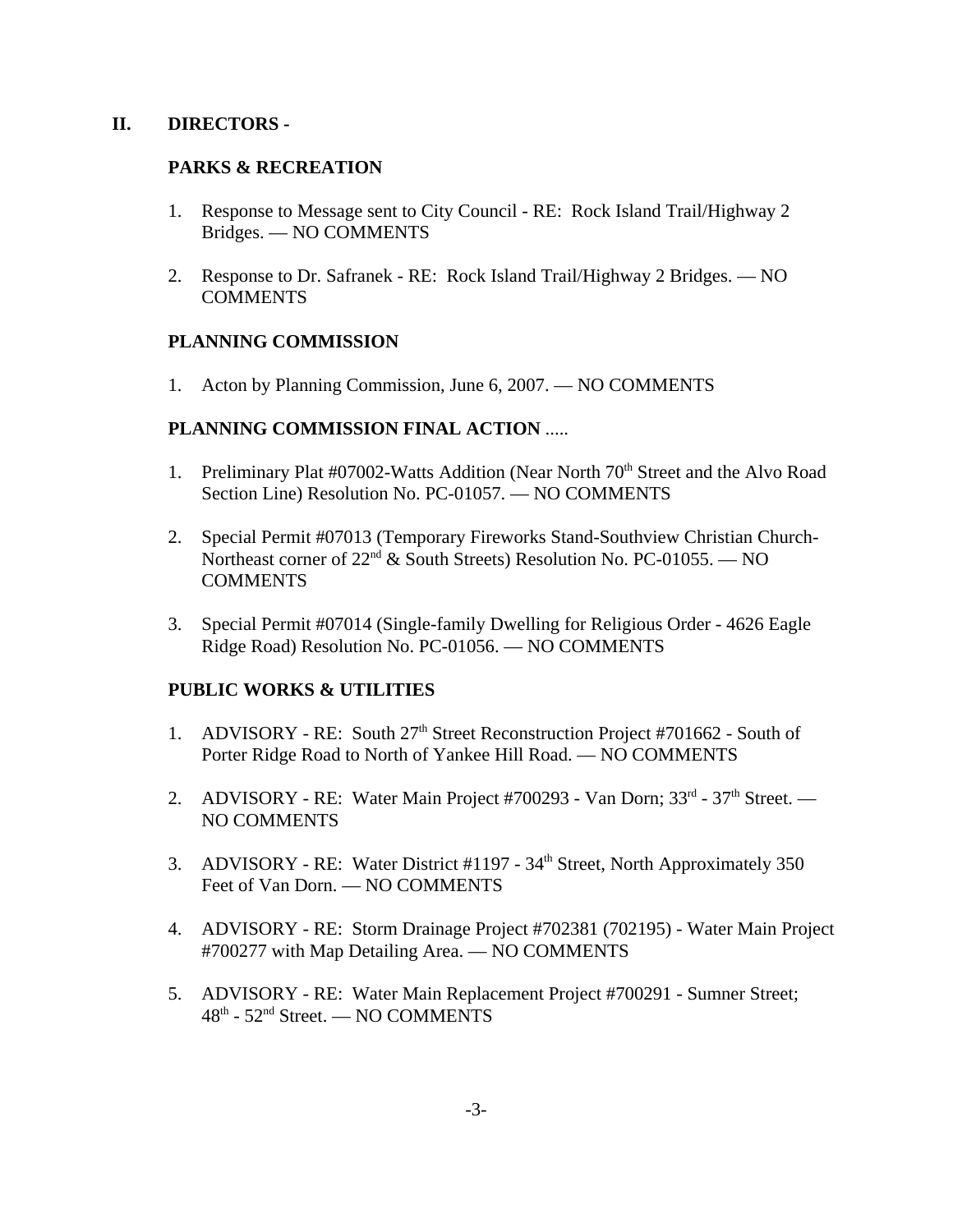- 6. ADVISORY RE:  $10^{th}$  & South Intersection to Close for Ten Days Project #540009. — NO COMMENTS
- 7. ADVISORY RE: Water Main Project #700288 Lewis Avenue; Nelson Benton. — NO COMMENTS

#### **WOMEN'S COMMISSION**

1. Directors Report for May 2007. — NO COMMENTS

#### **III. CITY CLERK -**

City Clerk Joan Ross stated on their Agenda today, Items 1 & 2 will be called together. *[#1, Application of My Piezano's LLC dba Piezano's for a Class I liquor license at 2740 South Street.; and #2, Manager application of Jeff Ford for My Piezano's LLC dba Piezano's at 2740 South Street.]*

Items 3 & 4 will be called together. *[#3, 07-87, Vacation 07002 - Vacating portions of Prescott and Lowell Avenues and an east-west alley in Block 30, generally located in Prescott and Lowell Avenues between S. 49<sup>th</sup> Street and S. 51<sup>st</sup> Street.; and #4, 07-90, Change of Zone 07019 - Application of College View Seventh-Day Adventist Church for a change of zone from R-4 Residential Dist. to R-6 Residential District on property generally located at S. 49th St. and Lowell Avenue.]* 

For Item 36, you have two Motions-To-Amend #1  $& 42$  and #2 is the substitute ordinance. *[#36, 07R-25, Approving the Agreement regarding the annexation of Firethorn between Firethorn Investment, Firethorn Golf Company LLC, Firethorn Utility Service Co., and the City of Lincoln, relating to the annexation of approximately 303.66 acres of property generally located northeast of the intersection of S. 84<sup>th</sup> Street and Pioneers Blvd.]* 

#### **IV. COUNCIL REQUESTS/CORRESPONDENCE** -

#### **JON CAMP - NO COMMENTS**

1. Correspondence from Bob Milligan - RE: Pet Boarding Facilities Within City Limits (Council Members Received Copy Before Council Meeting on 06/04/07). — NO COMMENTS

### **JONATHAN COOK - NO COMMENTS**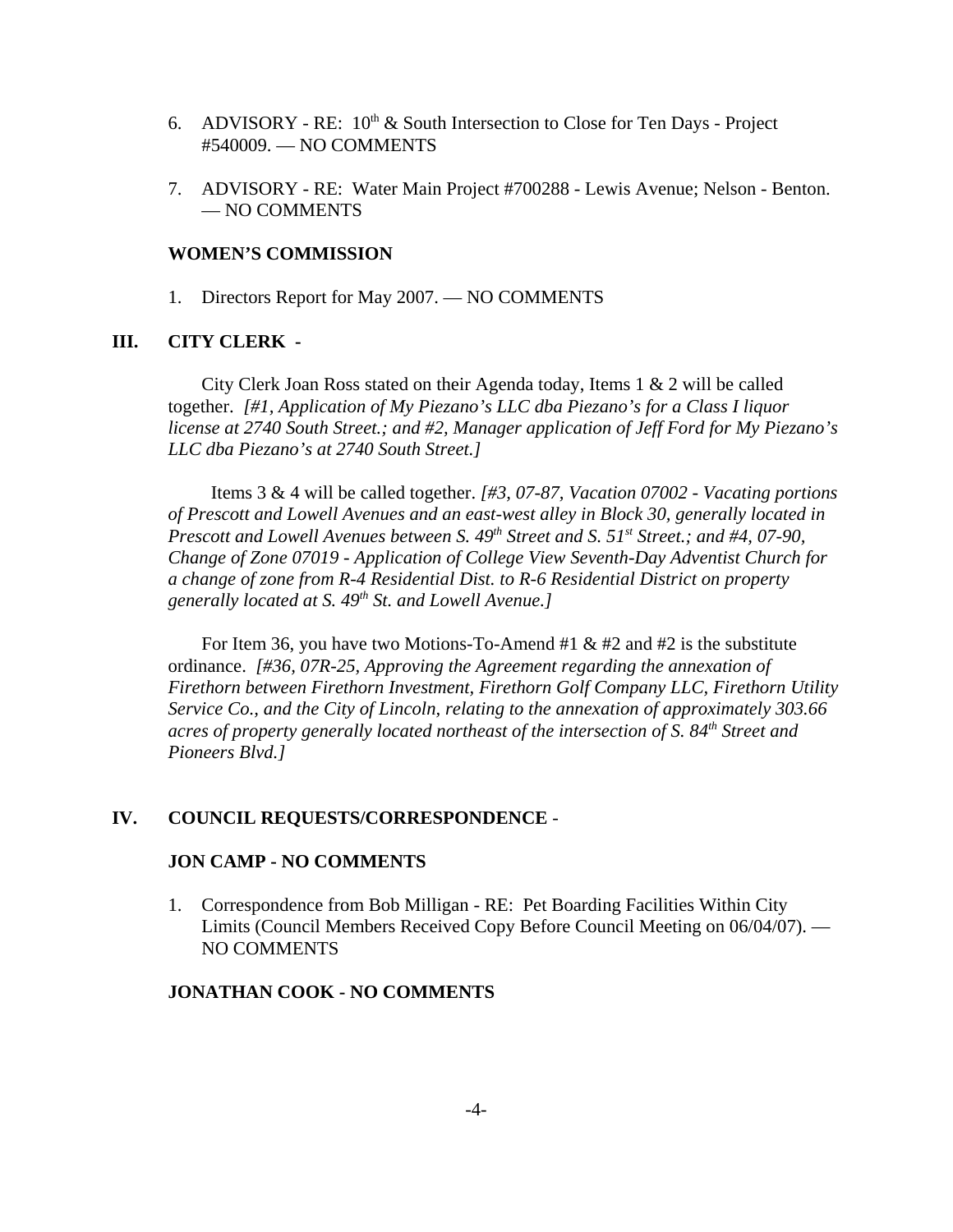#### **ROBIN ESCHLIMAN -**

Ms. Eschliman stated there's a support group for single women that contacted her, and she was wondering if there's sort of a one stop shop like a brochure or a handout or even a website where a low income single mom can go to find resources that they have at the City. Such as for free bus passes, Parks & Recreation things for low income children or community learning centers is there anything that's compiled all in one area.

Bonnie Coffey (Women's Commission Director) stated she doesn't think there is anything for the City, she thinks most of those are distributed through the State. Now the Human Services Federation has a remarkable brochure/pamphlet that has all of the resources in it. Then, they also have a website IRIS which is actually through the City website because it's through the Health Department that allows us to use when they get phone calls from someone who's looking for resources in the community. For example who needs food, they type in 'food' and all the resources in the community that offer food pop up. They don't have anything per say to handout to those people, those directories are primarily designed for those of us who work with those populations to offer help when they get called. Steve Beal (Health Department) stated the other thing people can dial 211 now and that does not cost anything they can quickly get information and they will actually talk to somebody at the call center. Ms. Coffey commented the 211 number has been advertised extensively for that purpose that's why it was set up.

#### **DOUG EMERY - NO COMMENTS**

- 1. Request to Karl Fredrickson, Public Works & Utilities Director RE: Stop Signs Eastridge Elementary School (Emery RFI#1 - 05/21/07). — NO COMMENTS
- 2. Request to Health Department/Planning Department, Mike Merwick, Building  $\&$ Safety Director - RE: Zoning and prohibiting dumping of waste (Emery RFI#2 - 05/31/07)**. — 1.) SEE RESPONSE FROM RICHARD SLAMA, ENVIRONMENTAL HEALTH SPECIALIST) — 2.) (\*SEE RESPONSE FROM MICHAEL MERWICK, BUILDING AND SAFETY DEPARTMENT) (\*Received 06/06/07). —** NO COMMENTS

#### **DAN MARVIN - NO COMMENTS**

#### **JOHN SPATZ - NO COMMENTS**

- 1. Request to Public Works & Utilities/Building  $\&$  Safety/Health Department-RE: Maintenance of Lot (Spatz RFI#1 - 05/24/07). — **SEE RESPONSES FROM:**
	- **1) LINCOLN-LANCASTER COUNTY HEALTH DEPARTMENT;**
	- **2) LANCASTER COUNTY WEED CONTROL AUTHORITY;**
	- **3) BUILDING AND SAFETY DEPARTMENT;**
	- **4) ANNETTE MCROY RFI#178;**
	- **5) MCROY LETTER TO BUILDING AND SAFETY AND PUBLIC**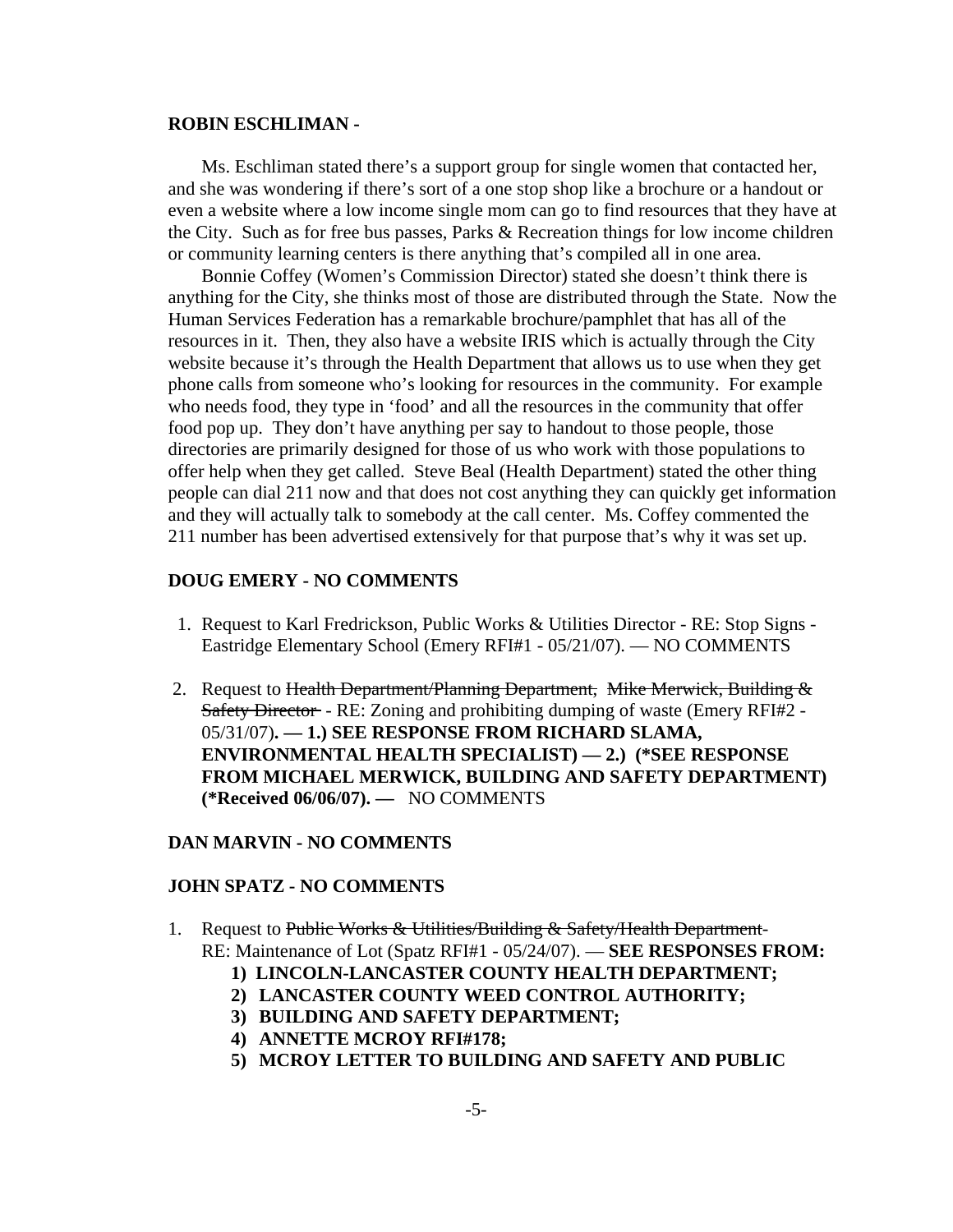### **WORKS; AND**

## **6) LETTER FROM STEVE CHAMPOUX TO MCROY. 7)\*MEMORANDUM FROM KARL FREDRICKSON, DIRECTOR OF PUBLIC WORKS (06/01/07) (\*Received 06/01/07). —** NO COMMENTS

2. Request to Lynn Johnson, Parks & Recreation Director, - RE: Highlands (Spatz RFI#2 - 05/24/07) **SEE RESPONSE FROM JIM PORTIS, NW DISTRICT SUPERVISOR. RESPONSE TO COUNCILMAN SPATZ FROM LYNN JOHNSON, PARKS AND RECREATION DIRECTOR. —** NO COMMENTS

### **KEN SVOBODA - NO COMMENTS**

#### **V. MISCELLANEOUS** -

- 1. Email from Shannon McGovern RE: Motorsports Task Force Report on line. NO COMMENTS
- 2. Email from Shannon McGovern RE: City-County Budget. NO COMMENTS
- 3. Email from Thomas Safranek, M.D RE: Rock Island Trail and Highway 2 Bridges. **—** NO COMMENTS
- 4. Email from Shannon McGovern RE: Experienced Managers for Proposed Drag Strip. — NO COMMENTS
- 5. Media Release from Community Health Endowment of Lincoln (CHE) RE: Lincoln's Health Challenge a Success. — NO COMMENTS
- 6. Email from Shannon McGovern RE: Marvin Krout email to Mike DeKalb on Discussion with WIR Drag Racing Facility Owner in Wichita, KS. — NO **COMMENTS**

### ADDENDUM - (For June 11<sup>th</sup>)

#### **I. MAYOR -**

- 1. NEWS ADVISORY RE: Mayor Beutler's Public Schedule Week of June 9 through June 15, 2007 - Schedule subject to change. — NO COMMENTS
- 2. NEWS RELEASE RE: Intersection of  $9<sup>th</sup>$  and South To Reopen Today-10th and South to close June 16 for ten days. — NO COMMENTS